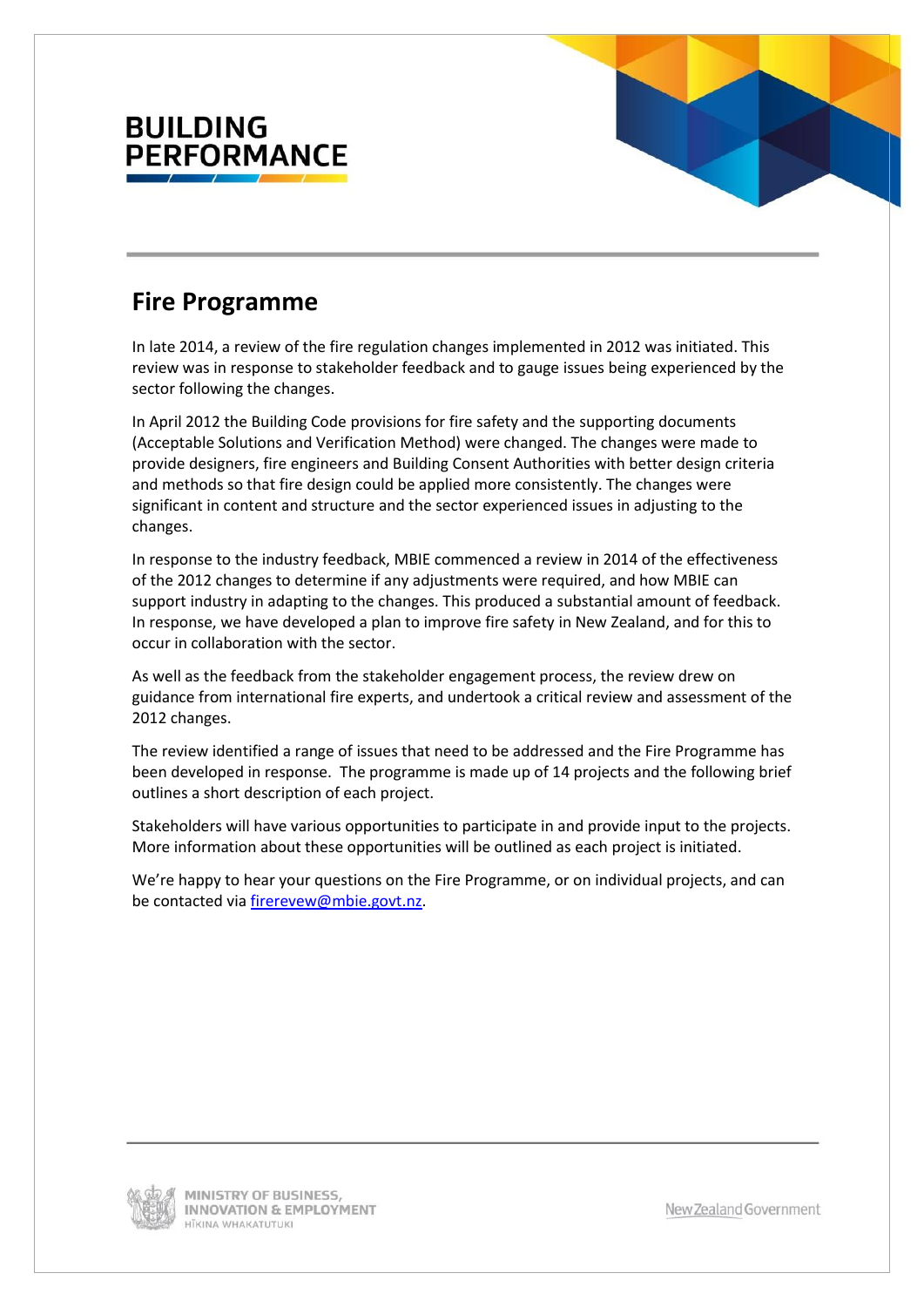# **Fire Programme Schedule**

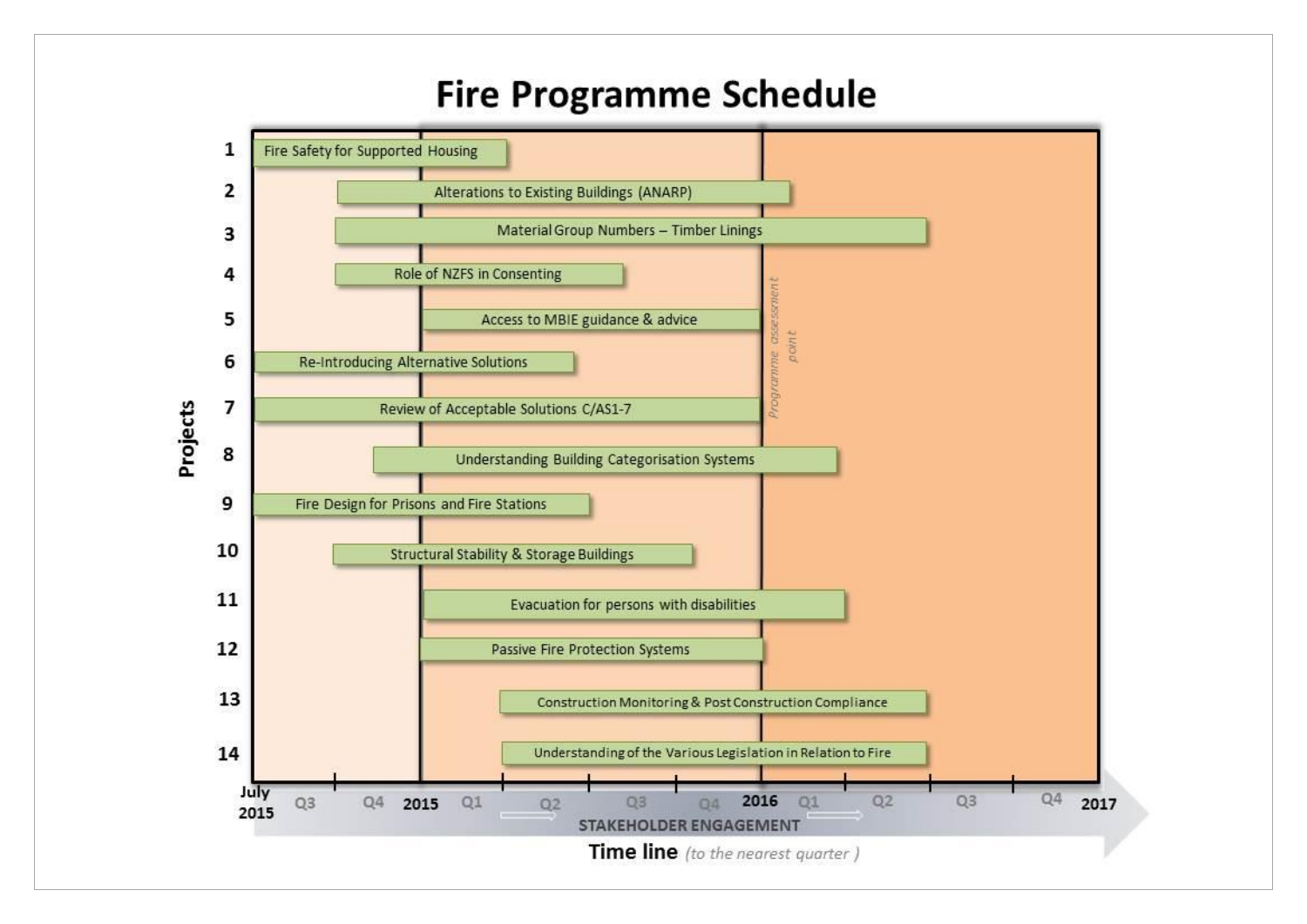## **BUILDING ERFORMANCE**



## **Projects**

- 1. Fire Safety Requirements for Supported Housing
- 2. Alterations to Existing Buildings and As Near As Reasonably Practicable (ANARP)

Decisions for Fire Safety Requirements

- 3. Material Group Numbers Timber Linings
- 4. Role of the New Zealand Fire Service (NZFS) in Consenting
- 5. Stakeholder Access to MBIE Guidance and Advice
- 6. Re-Introduction of Alternative Solutions and the Effectiveness of the FEB Process
- 7. Review of Acceptable Solutions C/AS1-7
- 8. Understanding Building Categorisation Systems
- 9. Fire Design for Prisons and Fire Stations and other Specialist Buildings
- 10. Structural Stability and Storage Buildings
- 11. Evacuation for Persons with Disabilities in Commercial Buildings
- 12. Installation and Compliance of Passive Fire Protection Systems
- 13. Construction Monitoring and Post-Construction Compliance
- 14. Understanding all of the Legislation and Regulations that applies to Fire Safety in

buildings

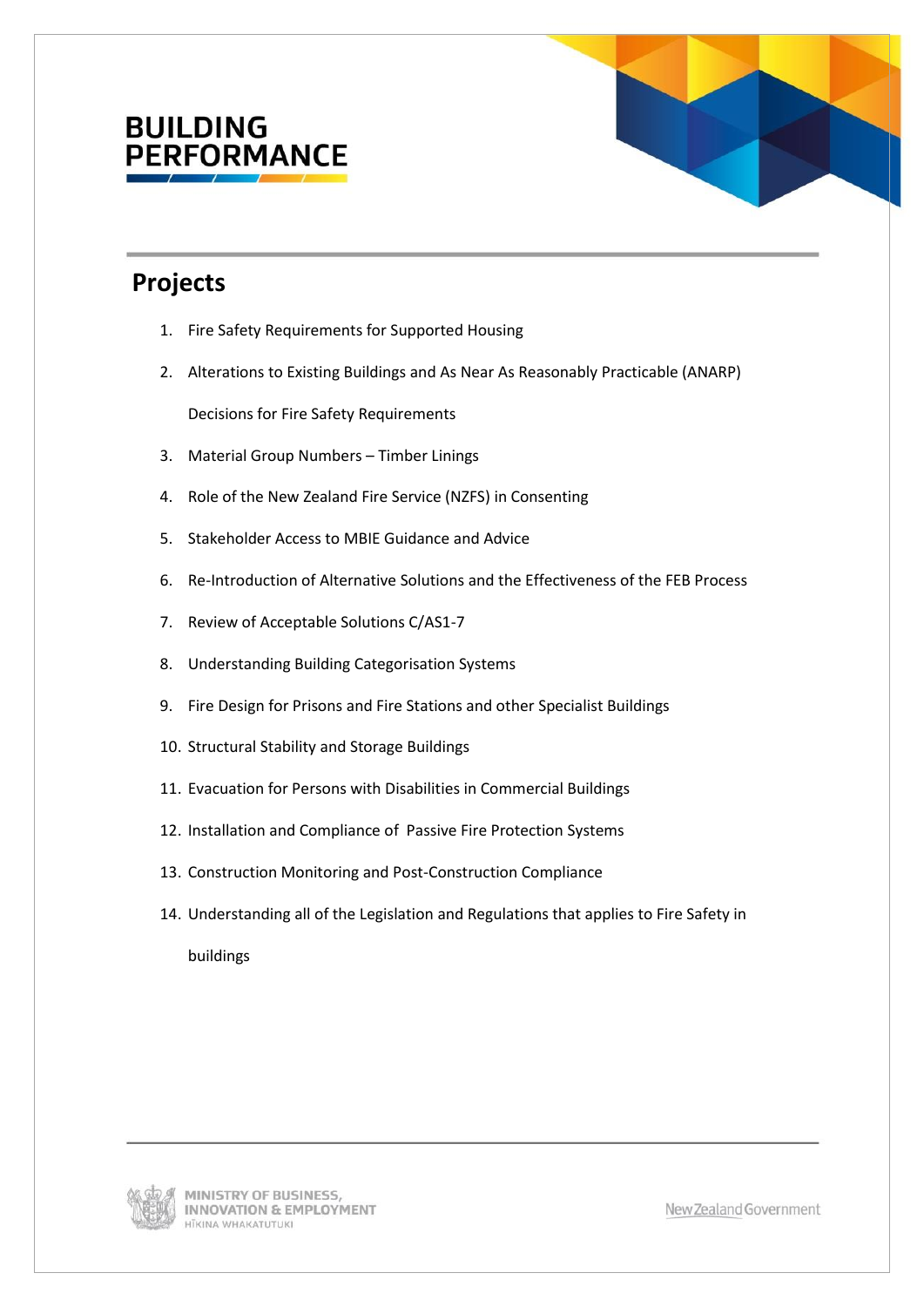



## **Project Descriptions**

#### **1. Fire Safety Requirements for Supported Housing**

In 2014, an amendment to the Acceptable Solution C/AS3 bought Supported (or community care) Housing under the new Risk Group *Care or Detention*. The fire safety measures required under C/AS3 are calibrated to the highest risk buildings in the Risk Group (hospitals), without regard to management structures or the nature of Supported Housing in a normal residential setting.

The amendment has created issues for the sector with Building Code compliance, and the provision of supported living in a normal residential setting with the appropriate fire safety measures.

MBIE will work with service providers, housing providers, funding providers (MoH), NZFS and the disability sector to uncover and address the issues with fire safety provisions for Supported Housing.

#### **2. Alteration to Existing Buildings and As Near As Reasonably Practicable (ANARP) Decisions for Fire Safety Requirements.**

There was significant stakeholder feedback that ANARP decisions for existing buildings are more difficult following the 2012 changes for alterations to existing buildings. The consequence has caused uncertainty for building owners, designers and BCAs resulting in delays, building upgrades not proceeding, illegal work and additional costs.

This project will look into issues of ANARP in consenting and consider developing guidance along with worked examples to support better quality ANARP decisions for fire safety measures. This will be further supported by workshops and training for designers, fire engineers and BCAs.

#### **3. Material Group Numbers – Timber Linings**

The internal surface finish requirements included in the Building Code Clause C3.4 in 2012 are restrictive and this has affected the use of timber linings in buildings.

The project will review Code Clause C3.4 and investigate alternative ways to specify performance requirements for surface finishes enabling different solutions whilst maintaining the appropriate level of fire safety when considering fire spread. Research is required to understand the phenomena of fire spread on surfaces. This project will also look into a Verification Method for combustible wall linings.

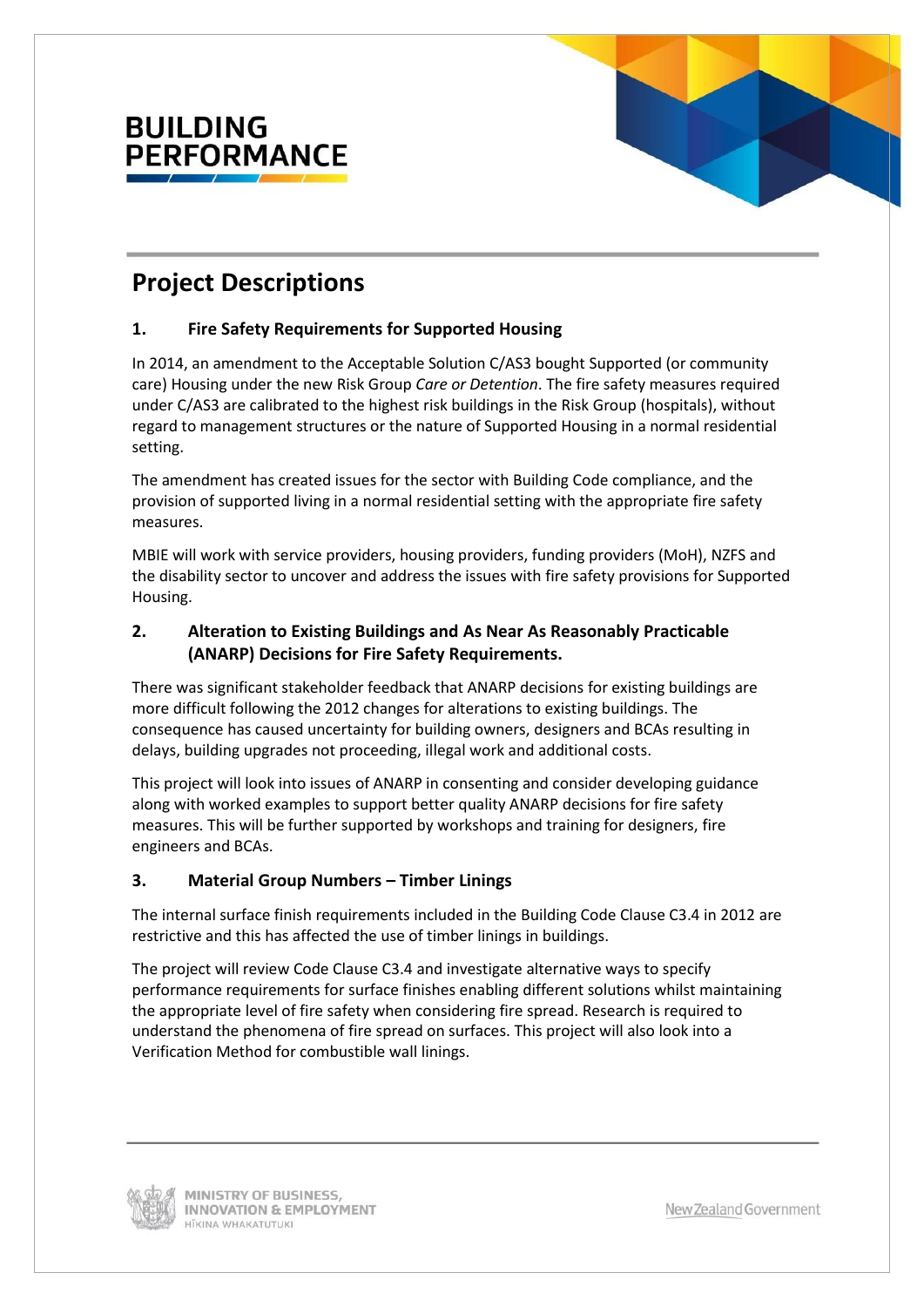

#### **4. Role of the New Zealand Fire Service (NZFS) in Consenting**

Stakeholder feedback from the Fire Review identified a number of issues relating to the role of NZFS in the building regulatory system.

The Building Act outlines the role of the NZFS in the consent process; being to provide nonbinding advice on design for evacuation and firefighting.

Issues raised by stakeholders about the NZFS' role in the building regulatory system will be addressed by MBIE and NZFS, working in partnership with industry stakeholders.

#### **5. Stakeholder Access to MBIE Guidance and Advice**

MBIE proactively provides a significant amount of Guidance and advice and in response to queries raised by BCAs and other parts of the sector. Previous research showed that this is highly valued. Guidance, advice and information are delivered in a number of different forms and via various channels however, it can be hard to find on the website.

The flow of information between MBIE, the sector and BCAs is critical to the effective functioning of the regulatory system. The project objective is to ensure BCAs and the sector can easily access the information they need and then receive prompt, consistent responses to queries.

#### **6. Re-Introduction of Alternative Solutions and the Effectiveness of the FEB Process**

The 2012 changes limited the use of Alternative Solutions and promoted the Verification Method C/VM2 to introduce consistency and increased rigour into fire engineering design including the introduction of the Fire Engineering Brief (FEB) process.

The changes resulted in a restrictive approach and the system settings that govern the use of Acceptable Solutions, the new Verification Method and Alternative Solutions need to be adjusted.

Alternative Solutions need to be re-introduced into the system and FEB Process improved, whilst ensuring the quality of fire designs is maintained. This project will set a path for formulating and consenting Alternative Solutions.

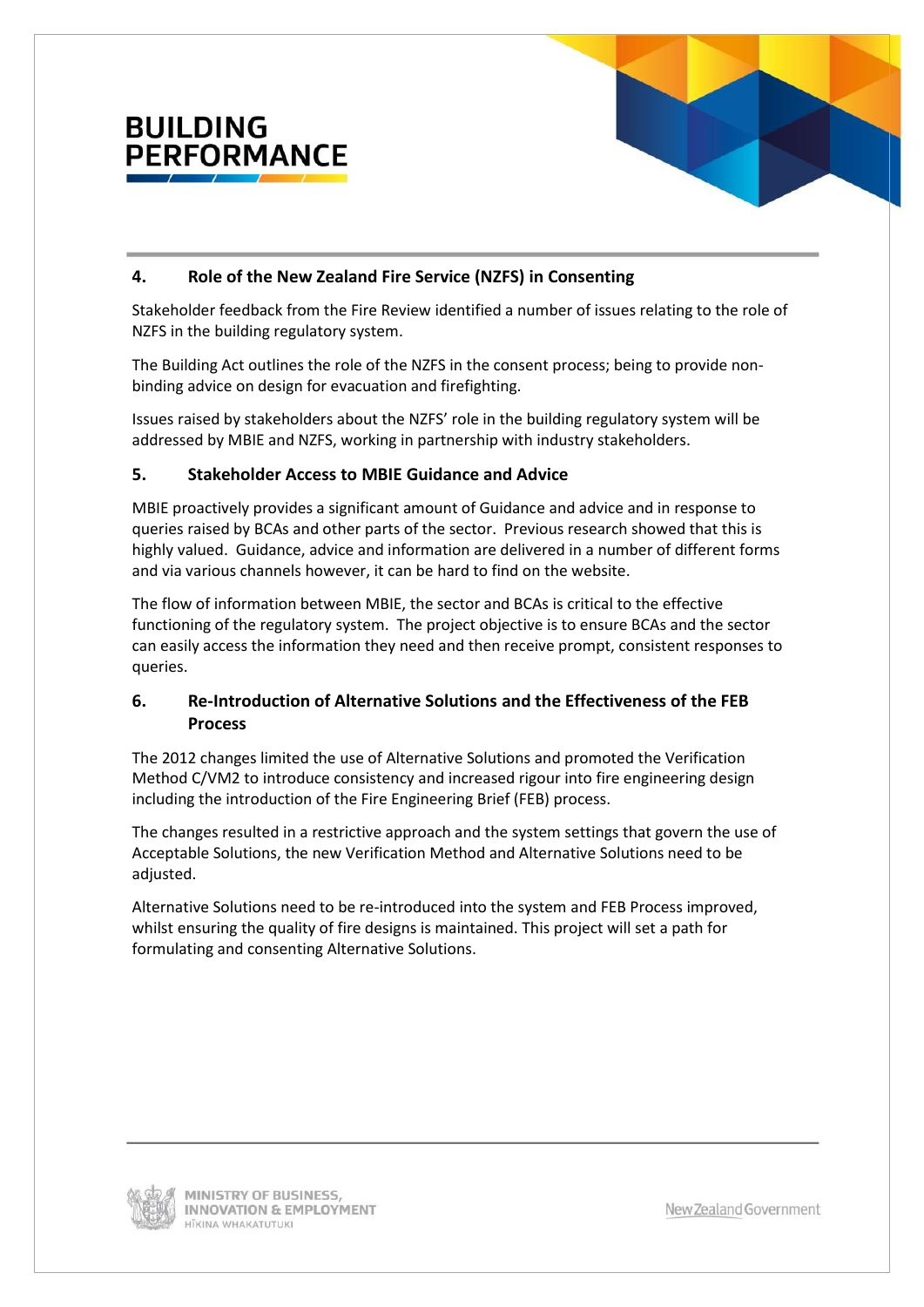

#### **7. Review of the Acceptable Solutions C/AS1-7**

Feedback from stakeholders noted the seven Acceptable Solutions (C/AS1-7) requires a complete overview. This new documents require more definitions and the status of the commentary is also unclear.

Acceptable Solution C/AS1 also needs to be reviewed as a complete solution for housing and outbuildings in its entirety. MBIE is to carry out a complete review of the Acceptable Solutions C/AS1-7 to remove errors and inconsistencies and improve the quality of the documents. The status of the commentary documents will also be reviewed.

#### **8. Understanding Building Categorisation Systems**

The change from 16 Purpose Groups to 7 Risks Groups has created complexity to the building regulatory system for fire. This has made it difficult for end users to understand and apply the regulatory requirements correctly.

The activity use groups that apply for the Change of Use regulations no longer align with the new Risk Groups, creating further difficulty for users trying to determine if a Change of Use has occurred.

The project will review the way in which the different categorisation systems are currently applied and will recommend improvements and/or how they can be rationalised. Guidance will then be developed to assist users to navigate the building categorisation systems as they apply to fire.

#### **9. Fire Design for Prisons and Fire Stations and Other Specialist Buildings**

The 2012 changes removed Prison Buildings from the Acceptable Solutions. Additionally, the introduction of the Verification Method incurred an increased cost for fire engineering design for Fire Stations being upgraded to meet seismic standards. Corrections and NZFS have developed design manuals for fire safety for their specialist buildings to meet Building Code requirements.

The project will develop guidance to support the design manuals as Alternative Solutions to meet Building Code requirements. The project will also investigate if this approach is suitable to apply to other classes of specialist buildings.

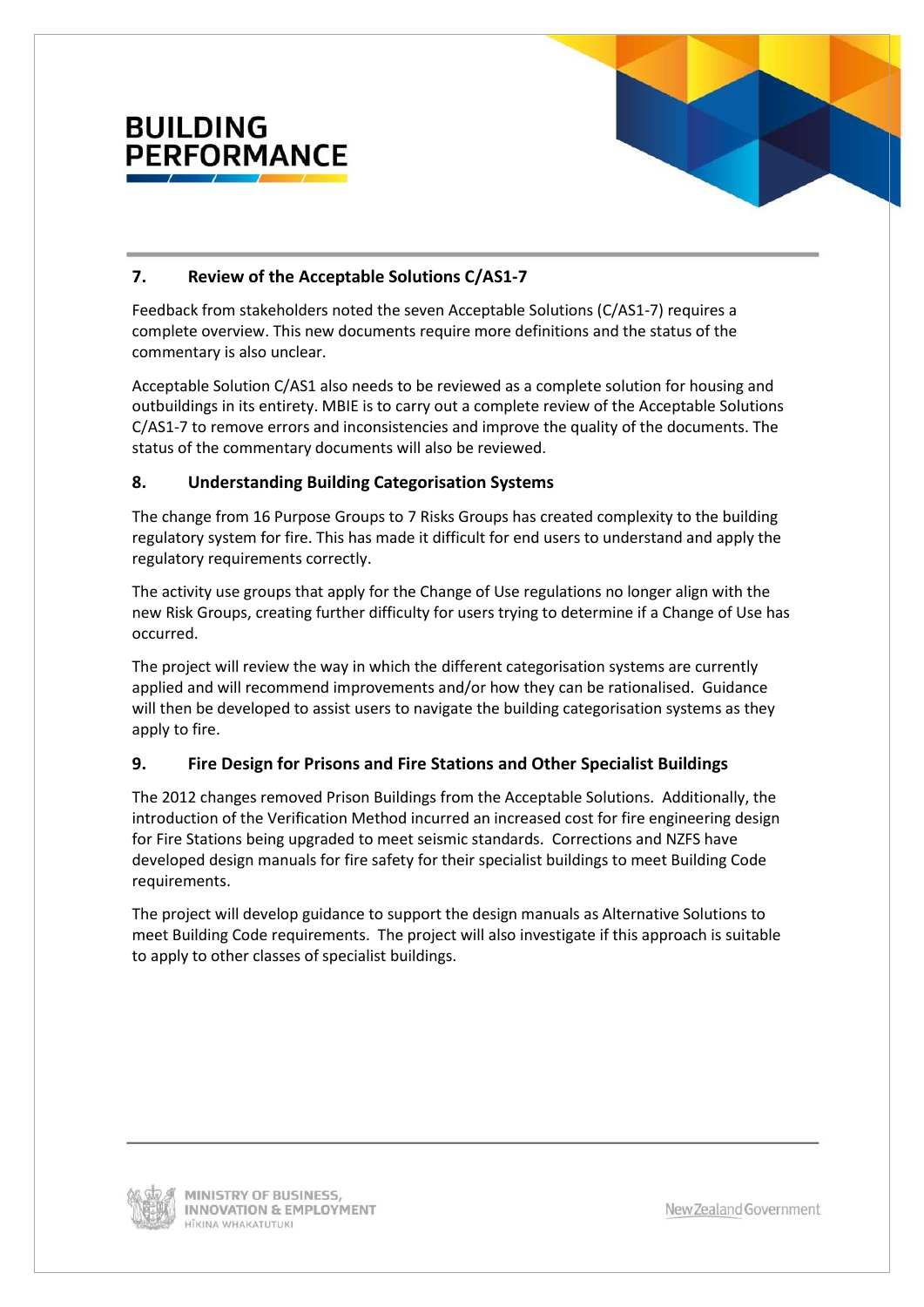

#### **10. Structural Stability and Storage Buildings**

The 2012 changes amended the Building Code Clause C6 for Structural Stability and also changed the requirements in the Acceptable Solutions for structural stability.

These changes created uncertainty about the requirements for structural stability for housing and warehouses. The linkages between Building Code Clauses B1, C6 and Verification Methods B1/VM1 and C/VM2 need to be investigated.

The new Acceptable Solution C/AS6 also requires sprinklers for all large storage buildings and the appropriateness of this requirement needs to be re-assessed.

MBIE will review the structural stability requirements during and after fire and align the different requirements together with the requirement for sprinklers in C/AS6.

#### **11. Evacuation for Persons with Disabilities from Commercial Buildings**

One of the long standing issues raised by stakeholders is the fire evacuation of people with disabilities in commercial buildings is unclear and there is uncertainty of the features and systems required for safe evacuation of all occupants.

The project will review the evacuation of persons with disabilities required under the Building Act and Building Code. This will also be linked with any requirements from the broader access review that is currently underway within the Office of Disability Issues (ODI).

#### **12. Installation and Compliance of Passive Fire Protection Systems**

There was significant stakeholder feedback about the lack of adequate passive fire protection measures in construction and maintenance of commercial buildings. Stakeholders indicated concern about the correct specification, installation, inspection and maintenance of passive fire protection features. The sector has requested guidance on passive fire protection systems and fire stopping systems. There are several product specific installation guides, but no industry standard for fire stopping.

The project objective is to increase knowledge about correct passive fire protection measures and improve the quality of construction and maintenance of passive fire protection systems in buildings.